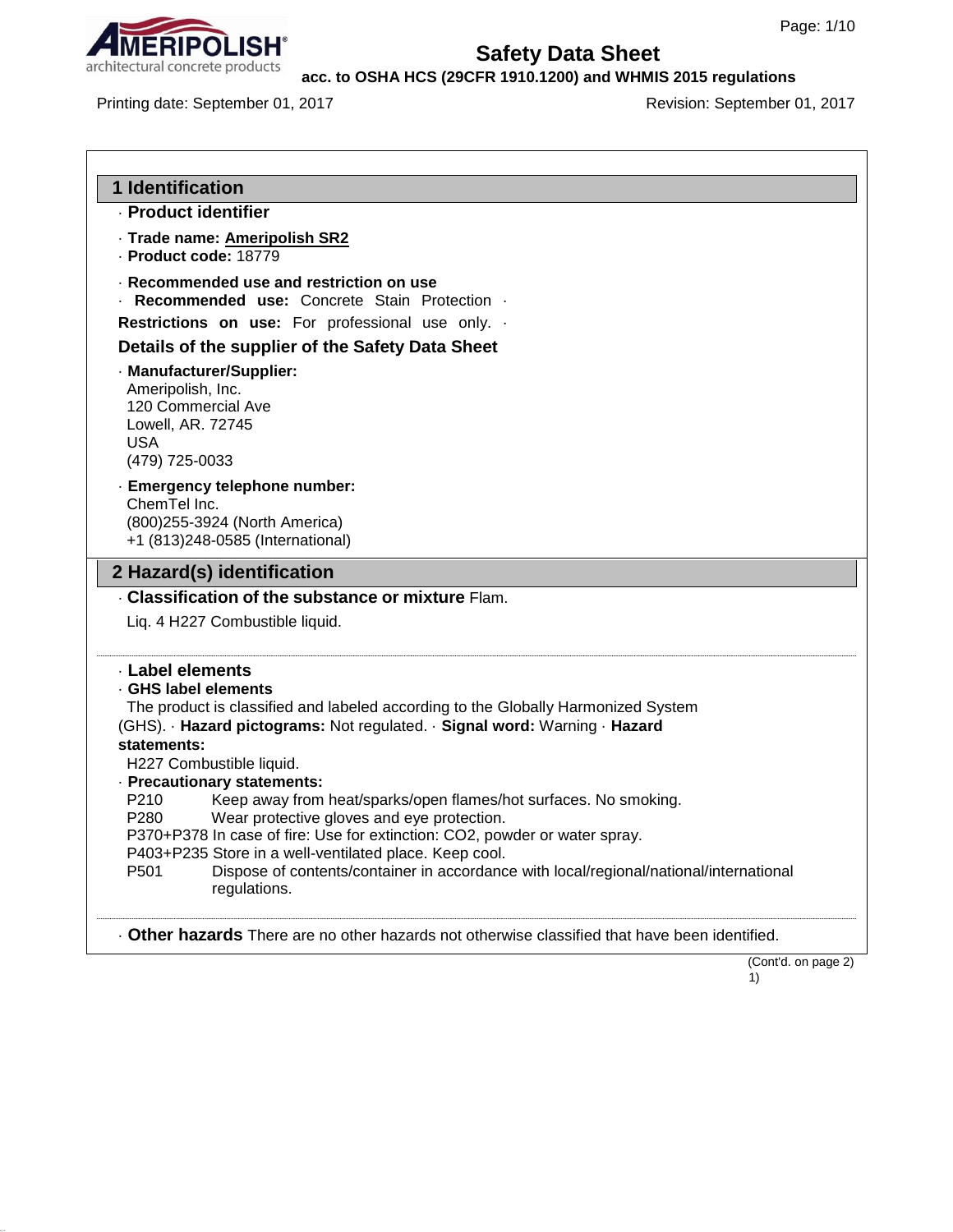

**acc. to OSHA HCS (29CFR 1910.1200) and WHMIS 2015 regulations**

Printing date: September 01, 2017 **Revision: September 01, 2017** Revision: September 01, 2017

## **Trade name: Ameripolish SR2**

|                                                                                                      |                                                                                                                                                            | (Cont'd. of page    |  |  |  |
|------------------------------------------------------------------------------------------------------|------------------------------------------------------------------------------------------------------------------------------------------------------------|---------------------|--|--|--|
| Components:                                                                                          |                                                                                                                                                            |                     |  |  |  |
| Component 1                                                                                          | <b>Trade Secret</b>                                                                                                                                        | Trade               |  |  |  |
|                                                                                                      | Flam. Liq. 4, H227                                                                                                                                         | Secret              |  |  |  |
| Component 2                                                                                          | <b>Trade Secret</b>                                                                                                                                        | Trade               |  |  |  |
|                                                                                                      | Flam. Liq. 2, H225                                                                                                                                         | Secret              |  |  |  |
| Component 3                                                                                          | <b>Trade Secret</b>                                                                                                                                        | Trade               |  |  |  |
|                                                                                                      | $\Diamond$ Skin Irrit. 2, H315; Eye Irrit. 2A, H319                                                                                                        | Secret              |  |  |  |
| Component 4                                                                                          | <b>Trade Secret</b>                                                                                                                                        | Trade               |  |  |  |
|                                                                                                      | <b>Elam. Lig. 2, H225</b><br>Acute Tox. 3, H301; Acute Tox. 3, H311; Acute Tox. 3, H331<br>$\diamondsuit$<br><b>STOT SE 1, H370</b><br>Eye Irrit. 2B, H320 | Secret              |  |  |  |
|                                                                                                      | 3 Composition/information on ingredients                                                                                                                   |                     |  |  |  |
|                                                                                                      | <b>Chemical characterization: Mixtures</b>                                                                                                                 |                     |  |  |  |
|                                                                                                      | - Additional information: For the wording of the listed Hazard Statements refer to section 16.                                                             |                     |  |  |  |
|                                                                                                      |                                                                                                                                                            |                     |  |  |  |
| <b>4 First-aid measures</b>                                                                          |                                                                                                                                                            |                     |  |  |  |
|                                                                                                      | Description of first aid measures                                                                                                                          |                     |  |  |  |
|                                                                                                      | - After inhalation: Supply fresh air; consult doctor in case of complaints.                                                                                |                     |  |  |  |
|                                                                                                      | · After skin contact:                                                                                                                                      |                     |  |  |  |
|                                                                                                      | Immediately wash with water and soap and rinse thoroughly.                                                                                                 |                     |  |  |  |
| · After eye contact:                                                                                 | Seek medical treatment in case of complaints.                                                                                                              |                     |  |  |  |
|                                                                                                      |                                                                                                                                                            |                     |  |  |  |
|                                                                                                      | Immediately remove contact lenses if possible.<br>Rinse opened eye for several minutes under running water. If symptoms persist, consult a doctor.         |                     |  |  |  |
|                                                                                                      | · After swallowing:                                                                                                                                        |                     |  |  |  |
|                                                                                                      | Rinse out mouth and then drink plenty of water.                                                                                                            |                     |  |  |  |
|                                                                                                      | Do not induce vomiting; immediately call for medical help.                                                                                                 |                     |  |  |  |
|                                                                                                      | · Most important symptoms and effects, both acute and delayed:                                                                                             |                     |  |  |  |
| Nausea in case of ingestion.<br>Gastric or intestinal disorders when ingested.                       |                                                                                                                                                            |                     |  |  |  |
| - Indication of any immediate medical attention and special treatment needed: Treat symptomatically. |                                                                                                                                                            |                     |  |  |  |
|                                                                                                      |                                                                                                                                                            |                     |  |  |  |
|                                                                                                      | <b>5 Fire-fighting measures</b>                                                                                                                            |                     |  |  |  |
| · Extinguishing media                                                                                |                                                                                                                                                            |                     |  |  |  |
|                                                                                                      | · Suitable extinguishing agents:                                                                                                                           |                     |  |  |  |
|                                                                                                      | CO2, extinguishing powder or water spray. Fight larger fires with water spray.                                                                             |                     |  |  |  |
|                                                                                                      | · For safety reasons unsuitable extinguishing agents: Water stream.                                                                                        |                     |  |  |  |
| · Special hazards arising from the substance or mixture Formation                                    |                                                                                                                                                            |                     |  |  |  |
|                                                                                                      | of toxic gases is possible during heating or in case of fire.                                                                                              |                     |  |  |  |
|                                                                                                      |                                                                                                                                                            | (Cont'd. on page 3) |  |  |  |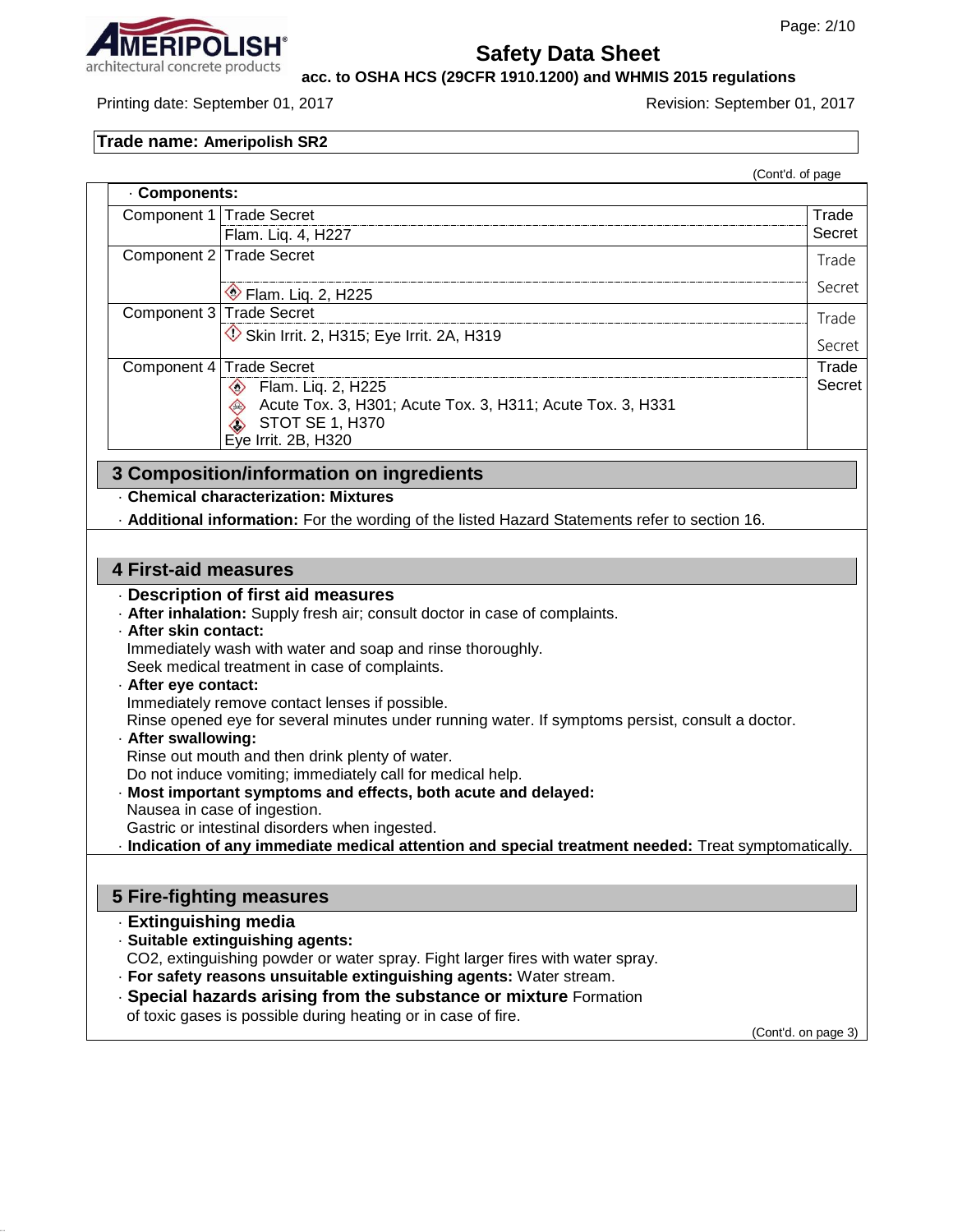#### **acc. to OSHA HCS (29CFR 1910.1200) and WHMIS 2015 regulations**

Printing date: September 01, 2017 **Revision: September 01, 2017** Revision: September 01, 2017

| Trade name: Ameripolish SR2 |  |  |  |  |  |
|-----------------------------|--|--|--|--|--|
|-----------------------------|--|--|--|--|--|

| TIQUE HANIE. MIIENPUISII JNZ                                                                                                                                      |                             |
|-------------------------------------------------------------------------------------------------------------------------------------------------------------------|-----------------------------|
|                                                                                                                                                                   | (Cont'd. of page 2) $\cdot$ |
| <b>Advice for firefighters</b>                                                                                                                                    |                             |
| · Protective equipment:<br>Wear self-contained respiratory protective device. Wear                                                                                |                             |
| fully protective suit.                                                                                                                                            |                             |
| - Additional information: Cool endangered product with water spray.                                                                                               |                             |
|                                                                                                                                                                   |                             |
| <b>6 Accidental release measures</b>                                                                                                                              |                             |
| - Personal precautions, protective equipment and emergency procedures                                                                                             |                             |
| Use personal protective equipment as required.                                                                                                                    |                             |
| Ensure adequate ventilation.<br>Keep away from ignition sources.                                                                                                  |                             |
| <b>Environmental precautions</b>                                                                                                                                  |                             |
| Do not allow undiluted product or large quantities of it to reach ground water, water course or sewage                                                            |                             |
| system.                                                                                                                                                           |                             |
| Methods and material for containment and cleaning up                                                                                                              |                             |
| Absorb with non-combustible liquid-binding material (sand, diatomite, acid binders, universal binders).<br>Send for recovery or disposal in suitable receptacles. |                             |
| Reference to other sections                                                                                                                                       |                             |
| See Section 7 for information on safe handling.                                                                                                                   |                             |
| See Section 8 for information on personal protection equipment.                                                                                                   |                             |
| See Section 13 for disposal information.                                                                                                                          |                             |
|                                                                                                                                                                   |                             |
| <b>7 Handling and storage</b>                                                                                                                                     |                             |
| · Handling                                                                                                                                                        |                             |
| - Precautions for safe handling:<br>Open and handle receptacle with care.                                                                                         |                             |
| Use only in well ventilated areas.                                                                                                                                |                             |
| Keep out of reach of children.                                                                                                                                    |                             |
| - Information about protection against explosions and fires: Combustible liquid.                                                                                  |                             |
| Conditions for safe storage, including any incompatibilities                                                                                                      |                             |
| · Storage                                                                                                                                                         |                             |
| Requirements to be met by storerooms and receptacles:<br>Store in cool, dry conditions in well sealed receptacles.                                                |                             |
| Avoid storage near extreme heat, ignition sources or open flame.                                                                                                  |                             |
| · Information about storage in one common storage facility:                                                                                                       |                             |
| Store away from foodstuffs.                                                                                                                                       |                             |
| Store away from oxidizing agents.                                                                                                                                 |                             |
| · Specific end use(s) No relevant information available.                                                                                                          | (Cont'd. on page 4)         |
|                                                                                                                                                                   | 3)                          |

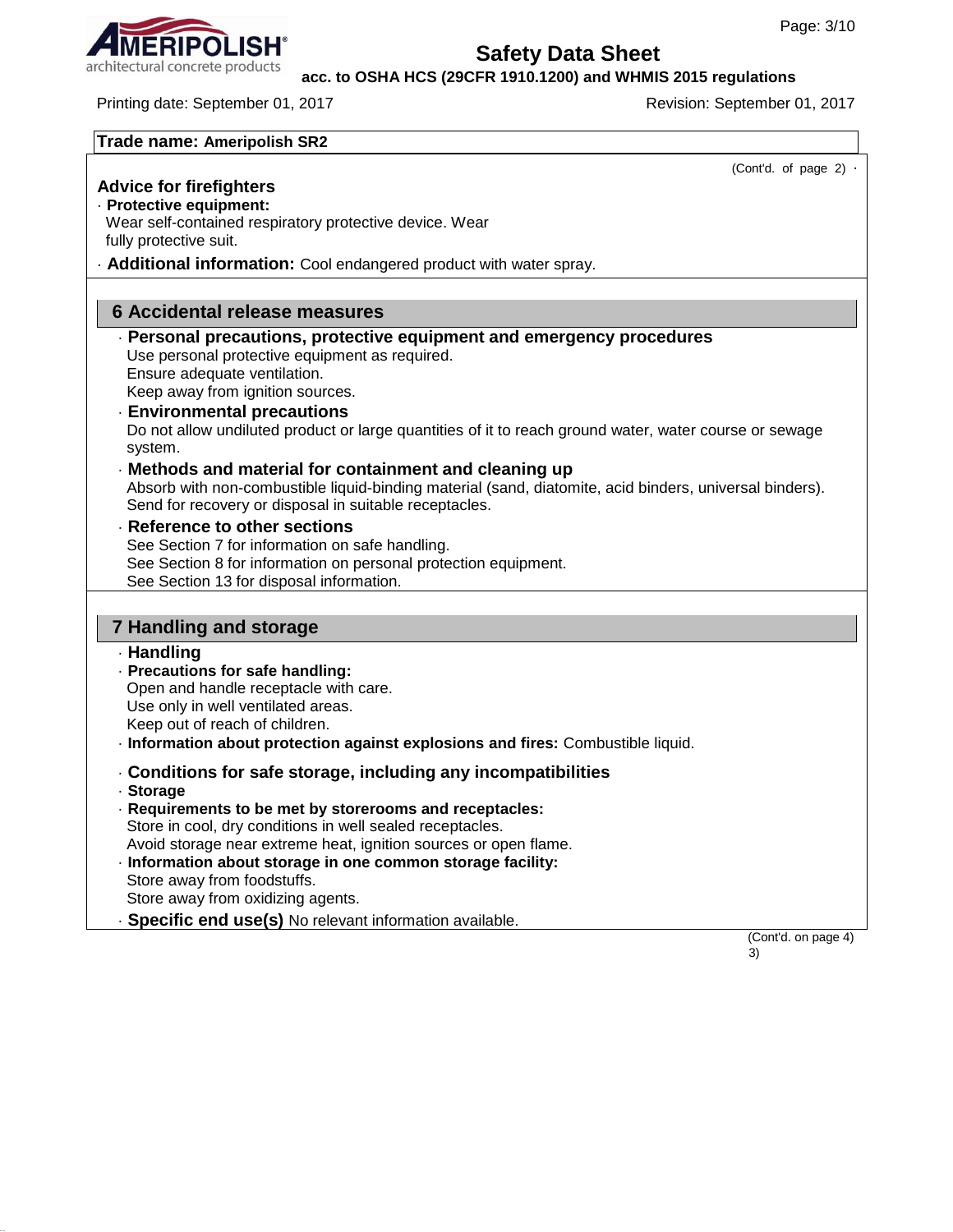# architectural concrete products

# **Safety Data Sheet**

**acc. to OSHA HCS (29CFR 1910.1200) and WHMIS 2015 regulations**

#### Printing date: September 01, 2017 **Revision: September 01, 2017** Revision: September 01, 2017

### **Trade name: Ameripolish SR2**

(Cont'd. of page

|                              | 8 Exposure controls/personal protection                                                                                            |
|------------------------------|------------------------------------------------------------------------------------------------------------------------------------|
| Control parameters           |                                                                                                                                    |
|                              | Components with limit values that require monitoring at the workplace:                                                             |
| <b>Component 4</b>           |                                                                                                                                    |
| PEL (USA)                    | Long-term value: 260 mg/m <sup>3</sup> , 200 ppm                                                                                   |
| REL (USA)                    | Short-term value: 325 mg/m <sup>3</sup> , 250 ppm                                                                                  |
|                              | Long-term value: 260 mg/m <sup>3</sup> , 200 ppm<br>Skin                                                                           |
| TLV (USA)                    | Short-term value: 328 mg/m <sup>3</sup> , 250 ppm                                                                                  |
|                              | Long-term value: 262 mg/m <sup>3</sup> , 200 ppm                                                                                   |
|                              | Skin; BEI                                                                                                                          |
| EL (Canada)                  | Short-term value: 250 ppm                                                                                                          |
|                              | Long-term value: 200 ppm                                                                                                           |
|                              | <b>Skin</b>                                                                                                                        |
| EV (Canada)                  | Short-term value: 325 mg/m <sup>3</sup> , 250 ppm                                                                                  |
|                              | Long-term value: 260 mg/m <sup>3</sup> , 200 ppm                                                                                   |
|                              | Skin<br>Short-term value: 250 ppm                                                                                                  |
| LMPE (Mexico)                | Long-term value: 200 ppm                                                                                                           |
|                              | PIEL, IBE                                                                                                                          |
|                              | · Ingredients with biological limit values:                                                                                        |
| <b>Component 4</b>           |                                                                                                                                    |
| BEI (USA) 15 mg/L            |                                                                                                                                    |
|                              | Medium: urine                                                                                                                      |
|                              | Time: end of shift                                                                                                                 |
|                              | Parameter: Methanol (background, nonspecific)                                                                                      |
| - Exposure controls          |                                                                                                                                    |
|                              | · Personal protective equipment:                                                                                                   |
|                              | · General protective and hygienic measures:                                                                                        |
|                              | The usual precautionary measures for handling chemicals should be followed.<br>Keep away from foodstuffs, beverages and feed.      |
|                              | Wash hands before breaks and at the end of work.                                                                                   |
| Avoid contact with the eyes. |                                                                                                                                    |
|                              | Avoid close or long term contact with the skin.                                                                                    |
|                              | Engineering controls: No relevant information available.                                                                           |
| <b>Breathing equipment:</b>  |                                                                                                                                    |
|                              | Not required under normal conditions of use.                                                                                       |
|                              | Use suitable respiratory protective device when aerosol or mist is formed.<br>For spills, respiratory protection may be advisable. |
| · Protection of hands:       |                                                                                                                                    |
|                              | Gloves are advised for repeated or prolonged contact.                                                                              |
|                              | Wear protective gloves to handle contents of damaged or leaking units.                                                             |
|                              | The glove material has to be impermeable and resistant to the product/ the substance/ the                                          |
|                              | preparation. · Eye protection: Follow relevant national guidelines concerning the use of protective                                |
|                              | eyewear. · Body protection: Protective work clothing                                                                               |
|                              | (Cont'd. on page 5)                                                                                                                |

(Cont'd. of page 4)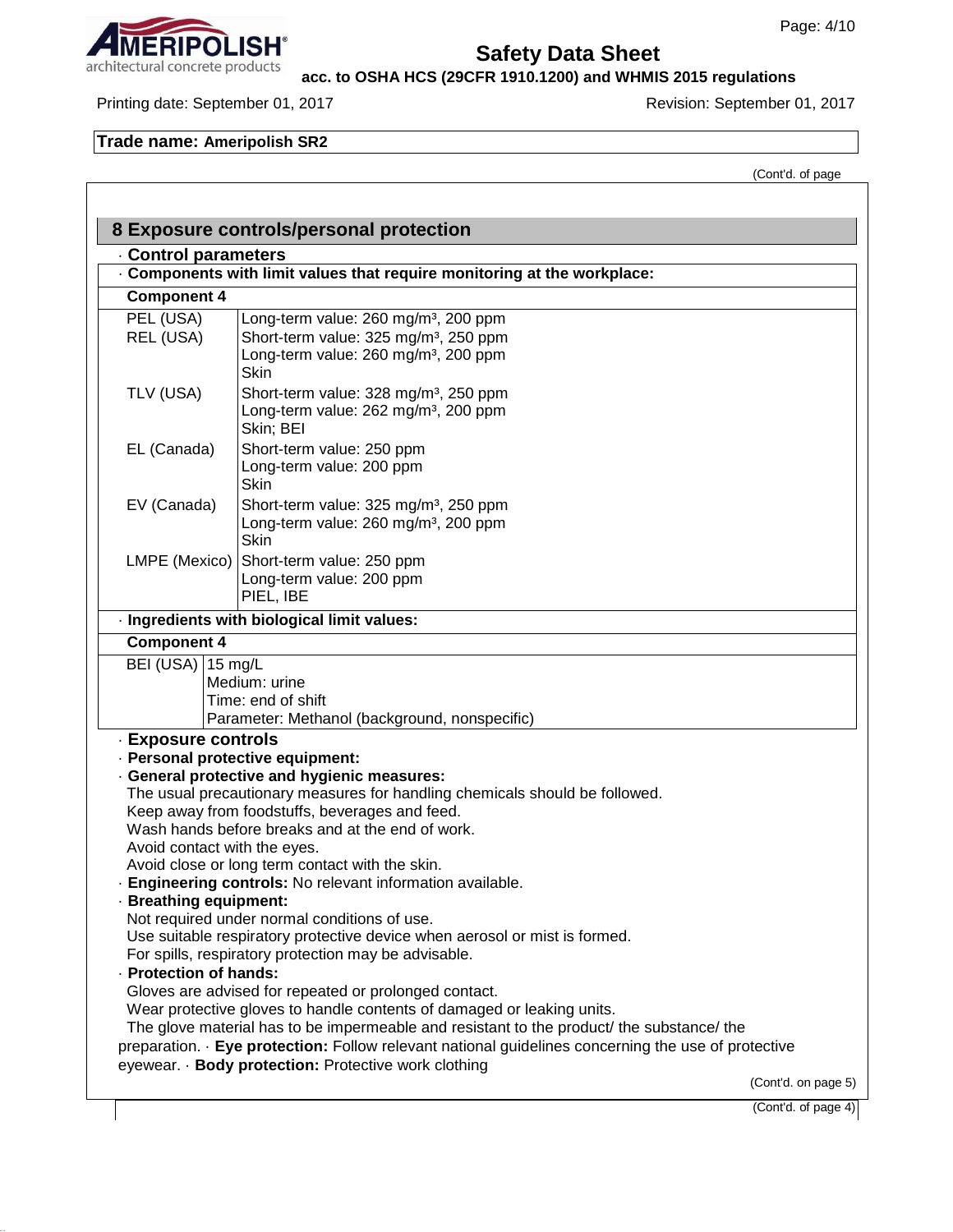# architectural concrete products

# **Safety Data Sheet**

**acc. to OSHA HCS (29CFR 1910.1200) and WHMIS 2015 regulations**

Printing date: September 01, 2017 **Revision: September 01, 2017** Revision: September 01, 2017

| <b>Trade name: Ameripolish SR2</b>                                                                                    |                                                                                     |  |  |
|-----------------------------------------------------------------------------------------------------------------------|-------------------------------------------------------------------------------------|--|--|
|                                                                                                                       | Limitation and supervision of exposure into the environment No relevant information |  |  |
| available.                                                                                                            |                                                                                     |  |  |
| Risk management measures No relevant information available.                                                           |                                                                                     |  |  |
|                                                                                                                       |                                                                                     |  |  |
| 9 Physical and chemical properties                                                                                    |                                                                                     |  |  |
| Information on basic physical and chemical properties                                                                 |                                                                                     |  |  |
| · Appearance:                                                                                                         |                                                                                     |  |  |
| Form:                                                                                                                 | Liquid                                                                              |  |  |
| Color:                                                                                                                | Clear                                                                               |  |  |
| · Odor:                                                                                                               | Slight                                                                              |  |  |
| · Odor threshold:                                                                                                     | Not determined.                                                                     |  |  |
| Not determined. · Melting point/Melting<br>· pH-value:                                                                |                                                                                     |  |  |
| range: Not determined.                                                                                                |                                                                                     |  |  |
| · Boiling point/Boiling range:                                                                                        | Not determined.                                                                     |  |  |
| · Flash point:                                                                                                        | ~82°C (~179.6 °F)                                                                   |  |  |
| · Flammability (solid, gaseous):<br>Not applicable.                                                                   |                                                                                     |  |  |
| - Auto-ignition temperature:                                                                                          | Not determined.                                                                     |  |  |
| - Decomposition temperature:                                                                                          | Not determined.                                                                     |  |  |
| · Danger of explosion: Product is not explosive. However, formation of explosive air/ vapor mixtures are<br>possible. |                                                                                     |  |  |
| - Explosion limits                                                                                                    |                                                                                     |  |  |
| Lower:                                                                                                                | Not determined.                                                                     |  |  |
| Upper:                                                                                                                | Not determined.                                                                     |  |  |
| · Oxidizing properties:                                                                                               | Non-oxidizing.                                                                      |  |  |
| · Vapor pressure:                                                                                                     | Not determined.                                                                     |  |  |
| · Density:<br><b>Relative density:</b><br>determined. Evaporation rate:                                               | Not determined. Vapor density: Not<br>Not determined.                               |  |  |
| · Solubility in / Miscibility with<br>Water:                                                                          |                                                                                     |  |  |
|                                                                                                                       | Fully miscible.                                                                     |  |  |
| - Partition coefficient (n-octanol/water): Not determined.                                                            |                                                                                     |  |  |
| · Viscosity                                                                                                           |                                                                                     |  |  |
| Dynamic:<br>Not determined. Kinematic:                                                                                | Not determined.                                                                     |  |  |
| <b>Other information</b>                                                                                              | No relevant information available.                                                  |  |  |

(Cont'd. on page 6) 5)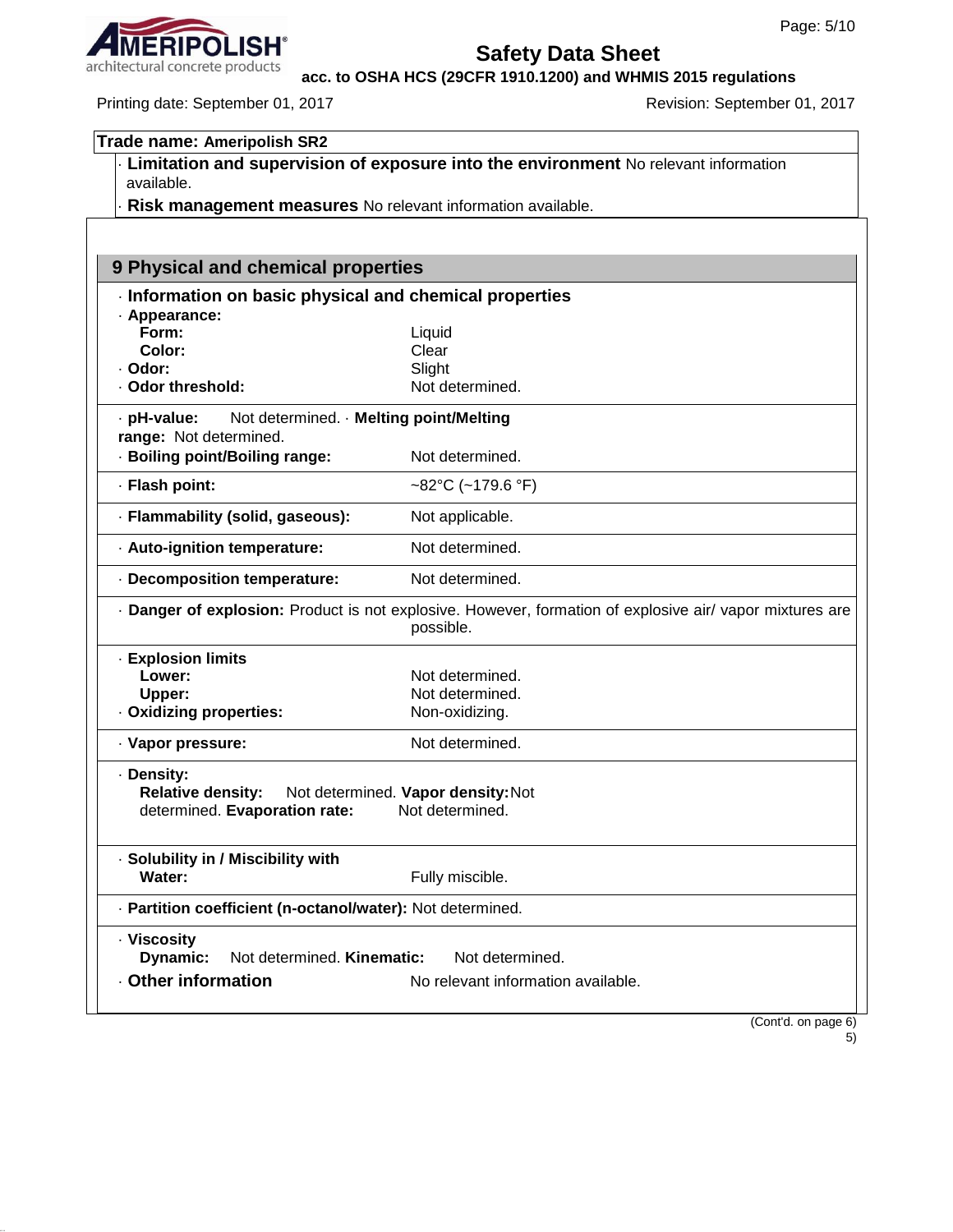**acc. to OSHA HCS (29CFR 1910.1200) and WHMIS 2015 regulations**

Printing date: September 01, 2017 **Revision: September 01, 2017** Revision: September 01, 2017

#### **Trade name: Ameripolish SR2**

(Cont'd. of page

### **10 Stability and reactivity**

· **Reactivity:** No relevant information available.

- · **Chemical stability:**
- · **Thermal decomposition / conditions to be avoided:** No decomposition if used and stored according to specifications. Avoid open flame, ignition sources, contact with incompatible substances. · **Possibility of hazardous reactions**
- Combustible liquid.

Reacts with oxidizing agents.

- · **Conditions to avoid** Excessive heat.
- · **Incompatible materials** Oxidizers
- · **Hazardous decomposition products** Carbon monoxide and carbon dioxide

#### **11 Toxicological information**

- · **Information on toxicological effects**
- · **Acute toxicity:**
- · **LD/LC50 values that are relevant for classification:** None.
- · **Primary irritant effect:**
- · **On the skin:** Based on available data, the classification criteria are not met.
- · **On the eye:** Based on available data, the classification criteria are not met.
- · **Sensitization:** Based on available data, the classification criteria are not met.
- · **IARC (International Agency for Research on Cancer):**
- Present and the second in the second in the second in the second in the second in the second in the second in the second in the second in the second in the second in the second in the second in the second in the second in
- · **NTP (National Toxicology Program):**

None of the ingredients are listed.

· **OSHA-Ca (Occupational Safety & Health Administration):**

None of the ingredients are listed.

#### · **Probable route(s) of exposure:**

Ingestion.

Inhalation.

Eye contact.

Skin contact.

- · **Germ cell mutagenicity:** Based on available data, the classification criteria are not met.
- · **Carcinogenicity:** Based on available data, the classification criteria are not met.
- · **Reproductive toxicity:** Based on available data, the classification criteria are not met.
- · **STOT-single exposure:** Based on available data, the classification criteria are not met.
- · **STOT-repeated exposure:** Based on available data, the classification criteria are not met.
- · **Aspiration hazard:** Based on available data, the classification criteria are not met.

(Cont'd. on page 7) (Cont'd. of page 6)

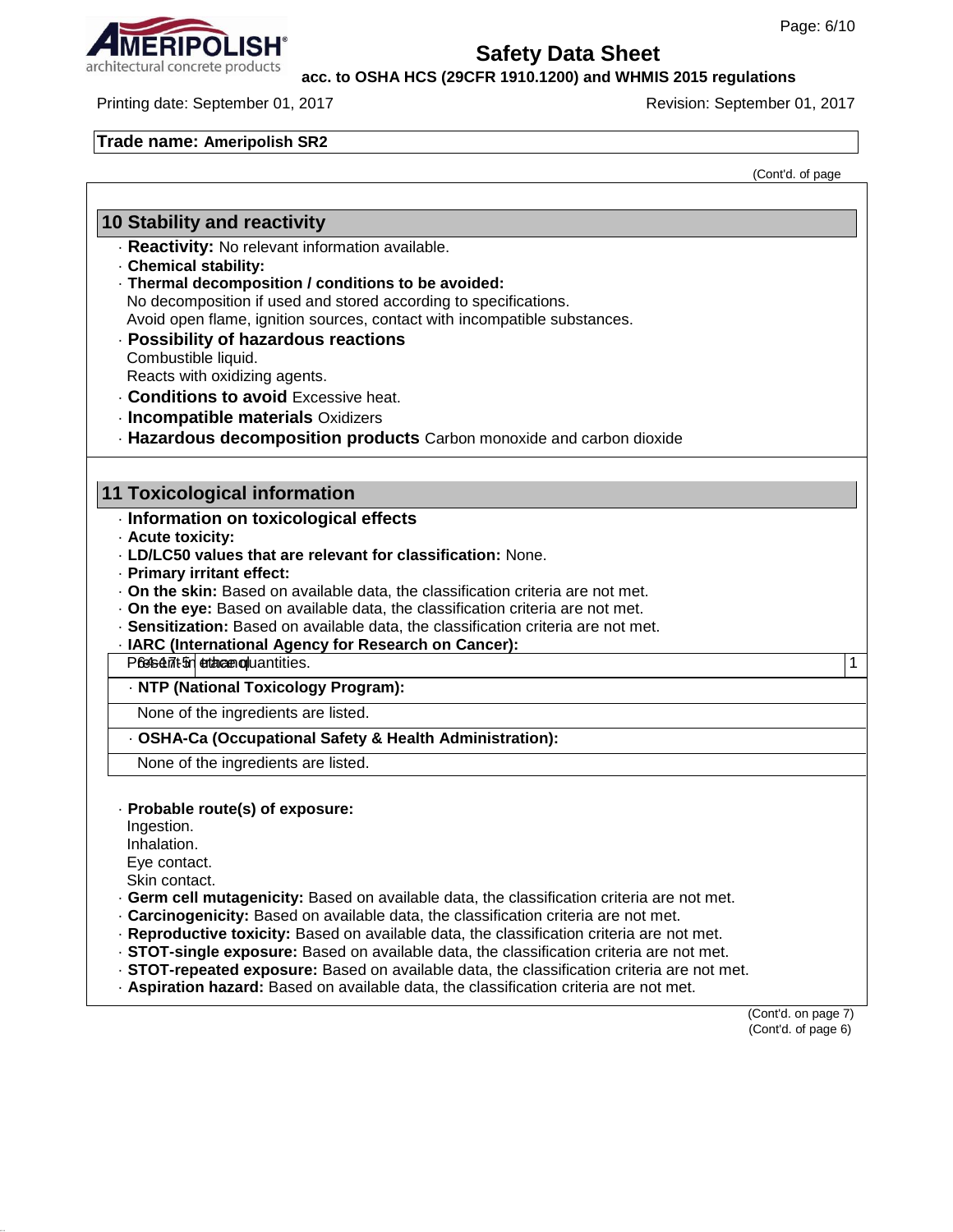

**acc. to OSHA HCS (29CFR 1910.1200) and WHMIS 2015 regulations**

Printing date: September 01, 2017 **Revision: September 01, 2017** Revision: September 01, 2017

**Trade name: Ameripolish SR2**

# **12 Ecological information**

- · **Toxicity**
- · **Aquatic toxicity** No relevant information available.
- · **Persistence and degradability** No relevant information available.
- · **Bioaccumulative potential:** No relevant information available.
- · **Mobility in soil:** No relevant information available.
- · **Additional ecological information**
- · **General notes:**

Do not allow undiluted product or large quantities of it to reach ground water, water course or sewage system.

- · **Results of PBT and vPvB assessment**
- · **PBT:** Not applicable.
- · **vPvB:** Not applicable.
- · **Other adverse effects** No relevant information available.

#### **13 Disposal considerations**

#### · **Waste treatment methods**

· **Recommendation:**

The user of this material has the responsibility to dispose of unused material, residues and containers in compliance with all relevant local, state and federal laws and regulations regarding treatment, storage and disposal for hazardous and nonhazardous wastes.

#### · **Uncleaned packagings**

- · **Recommendation:** Disposal must be made according to official regulations.
- · **Recommended cleansing agent:** Water, if necessary with cleansing agents.

| <b>14 Transport information</b> |                                                 |
|---------------------------------|-------------------------------------------------|
| · UN-Number                     |                                                 |
| · DOT                           | NA1993                                          |
| · ADR, IMDG, IATA               | Not regulated.                                  |
| . UN proper shipping            |                                                 |
| name                            |                                                 |
| · DOT                           | Combustible liquid, n.o.s. (cyclopentasiloxane) |
| · ADR, IMDG, IATA               | Not regulated.                                  |
| · Transport hazard class(es)    |                                                 |
| · DOT                           |                                                 |
| COMBUSTIBL                      |                                                 |
| . Class                         | 3 Combustible liquids                           |
|                                 | (Cont'd. on page 8)                             |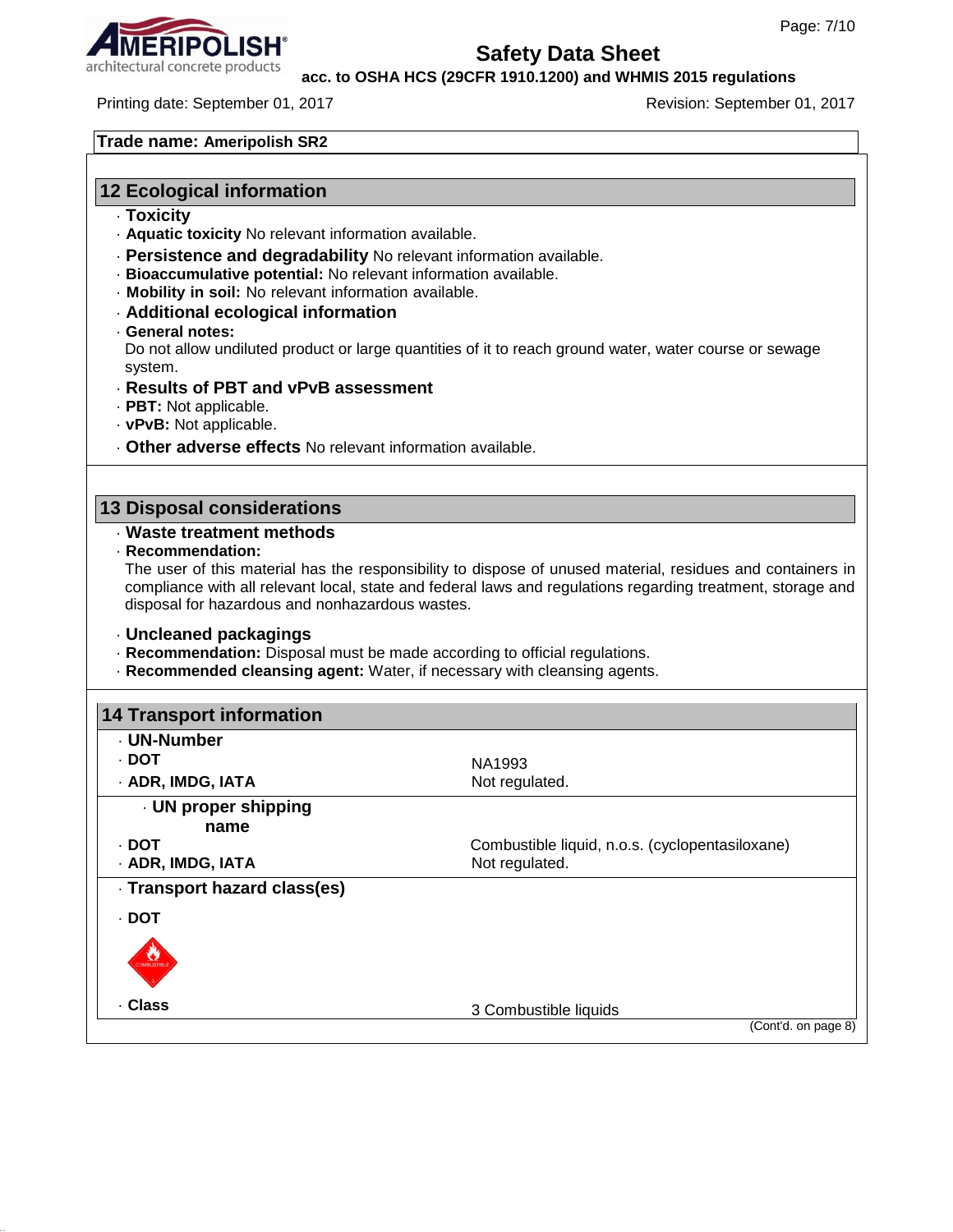

**acc. to OSHA HCS (29CFR 1910.1200) and WHMIS 2015 regulations**

Printing date: September 01, 2017 **Revision: September 01, 2017** Revision: September 01, 2017

# **Trade name: Ameripolish SR2**

|                                                                                                    | (Cont'd. of page 7)                                                                                     |
|----------------------------------------------------------------------------------------------------|---------------------------------------------------------------------------------------------------------|
| · Label                                                                                            | 3                                                                                                       |
| · ADR, IMDG, IATA                                                                                  |                                                                                                         |
| . Class                                                                                            | Not regulated.                                                                                          |
| · Packing group                                                                                    |                                                                                                         |
| · DOT<br>· ADR, IMDG, IATA                                                                         | Ш<br>Not regulated.                                                                                     |
| <b>Environmental hazards</b>                                                                       |                                                                                                         |
| · Marine pollutant:                                                                                | No                                                                                                      |
| Special precautions for user                                                                       | Not applicable.                                                                                         |
| - Transport in bulk according to Annex II of                                                       |                                                                                                         |
| <b>MARPOL73/78 and the IBC Code</b>                                                                | Not applicable.                                                                                         |
| - Transport/Additional information:                                                                |                                                                                                         |
|                                                                                                    | . DOT Classified as combustible under US DOT regulations. Labeling is only required for single packages |
|                                                                                                    | ≥119 US gal / 450 L.                                                                                    |
|                                                                                                    |                                                                                                         |
| <b>15 Regulatory information</b>                                                                   | · Safety, health and environmental regulations/legislation specific for the substance or                |
| mixture<br>· United States (USA)                                                                   |                                                                                                         |
| · SSEGAion 302 (extremely hazardous substances):                                                   |                                                                                                         |
| None of the ingredients are listed.                                                                |                                                                                                         |
| · Section 355 (extremely hazardous substances):                                                    |                                                                                                         |
| None of the ingredients are listed.                                                                |                                                                                                         |
| · Section 313 (Specific toxic chemical listings):                                                  |                                                                                                         |
| None of the ingredients are listed.                                                                |                                                                                                         |
| - TSCA (Toxic Substances Control Act)                                                              |                                                                                                         |
| All ingredients are listed.                                                                        |                                                                                                         |
| - Proposition 65 (California)                                                                      |                                                                                                         |
| Chemicals known to cause cancer:                                                                   |                                                                                                         |
| Pfeselnt in ethesen quantities.                                                                    |                                                                                                         |
| Chemicals known to cause reproductive toxicity for females:                                        |                                                                                                         |
| None of the ingredients are listed.                                                                |                                                                                                         |
| . Chemicals known to cause reproductive toxicity for males:<br>None of the ingredients are listed. |                                                                                                         |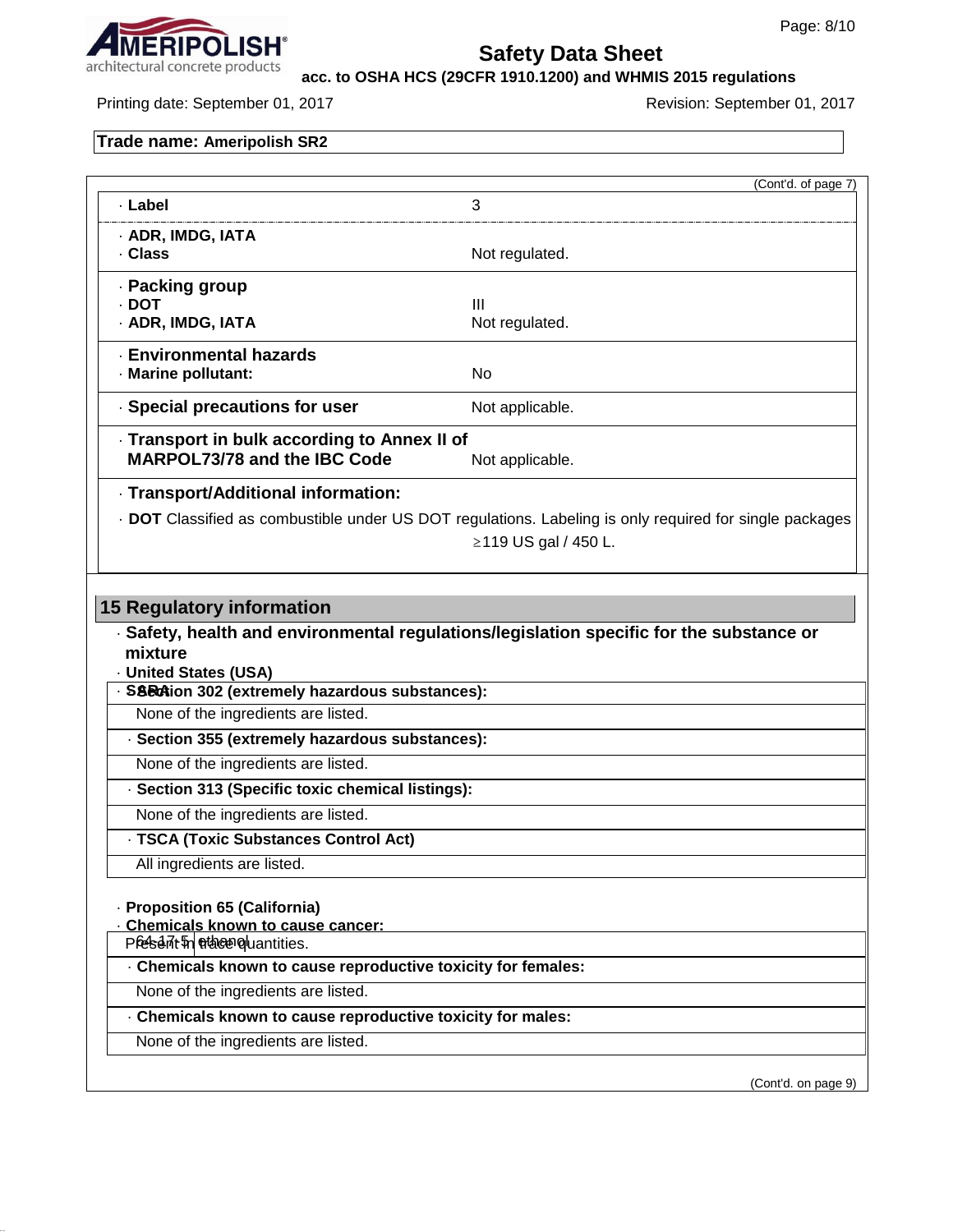(Cont'd. of page 8)



### **Safety Data Sheet**

**acc. to OSHA HCS (29CFR 1910.1200) and WHMIS 2015 regulations**

Printing date: September 01, 2017 **Revision: September 01, 2017** Revision: September 01, 2017

| Trade name: Ameripolish SR2 |  |
|-----------------------------|--|
|                             |  |

· **Chemicals known to cause developmental toxicity:**

Component 4 | Trade Secret

 $64-17-5$  ethanol

· **Carcinogenic categories**

· **EPA (Environmental Protection Agency):**

None of the ingredients are listed.

· **IARC (International Agency for Research on Cancer):**

Present in trace quantities.

64-17-5 ethanol 1

· **NIOSH-Ca (National Institute for Occupational Safety and Health):**

None of the ingredients are listed.

· **Canadian Domestic Substances List (DSL):**

All ingredients are listed.

#### **16 Other information**

This information is based on our present knowledge. However, this shall not constitute a guarantee for any specific product features and shall not establish a legally valid contractual relationship.

· **Date of preparation / last revision** September 01, 2017 / ·

#### **Abbreviations and acronyms:**

ADR: European Agreement concerning the International Carriage of Dangerous Goods by Road IMDG: International Maritime Code for Dangerous Goods DOT: US Department of Transportation IATA: International Air Transport Association CAS: Chemical Abstracts Service (division of the American Chemical Society) LC50: Lethal concentration, 50 percent LD50: Lethal dose, 50 percent PBT: Persistant, Bio-accumulable, Toxique vPvB: very Persistent and very Bioaccumulative NIOSH: National Institute for Occupational Safety and Health OSHA: Occupational Safety & Health Administration Flam. Liq. 2: Flammable liquids – Category 2 Flam. Liq. 4: Flammable liquids – Category 4 Acute Tox. 3: Acute toxicity – Category 3 Skin Irrit. 2: Skin corrosion/irritation – Category 2 Eye Irrit. 2A: Serious eye damage/eye irritation – Category 2A Eye Irrit. 2B: Serious eye damage/eye irritation – Category 2B STOT SE 1: Specific target organ toxicity (single exposure) – Category 1 · **Sources** Website, European Chemicals Agency (echa.europa.eu) Website, US EPA Substance Registry Services (ofmpub.epa.gov/sor internet/registry/substreg/home/ overview/home.do) Website, Chemical Abstracts Registry, American Chemical Society (www.cas.org) Patty's Industrial Hygiene, 6th ed., Rose, Vernon, ed. ISBN: 978-0-470-07488-6 Casarett and Doull's Toxicology: The Basic Science of Poisons, 8th Ed., Klaasen, Curtis D., ed., ISBN: 978-0-07-176923-5. Safety Data Sheets, Individual Manufacturers SDS Prepared by: ChemTel Inc. (Cont'd. on page 10)